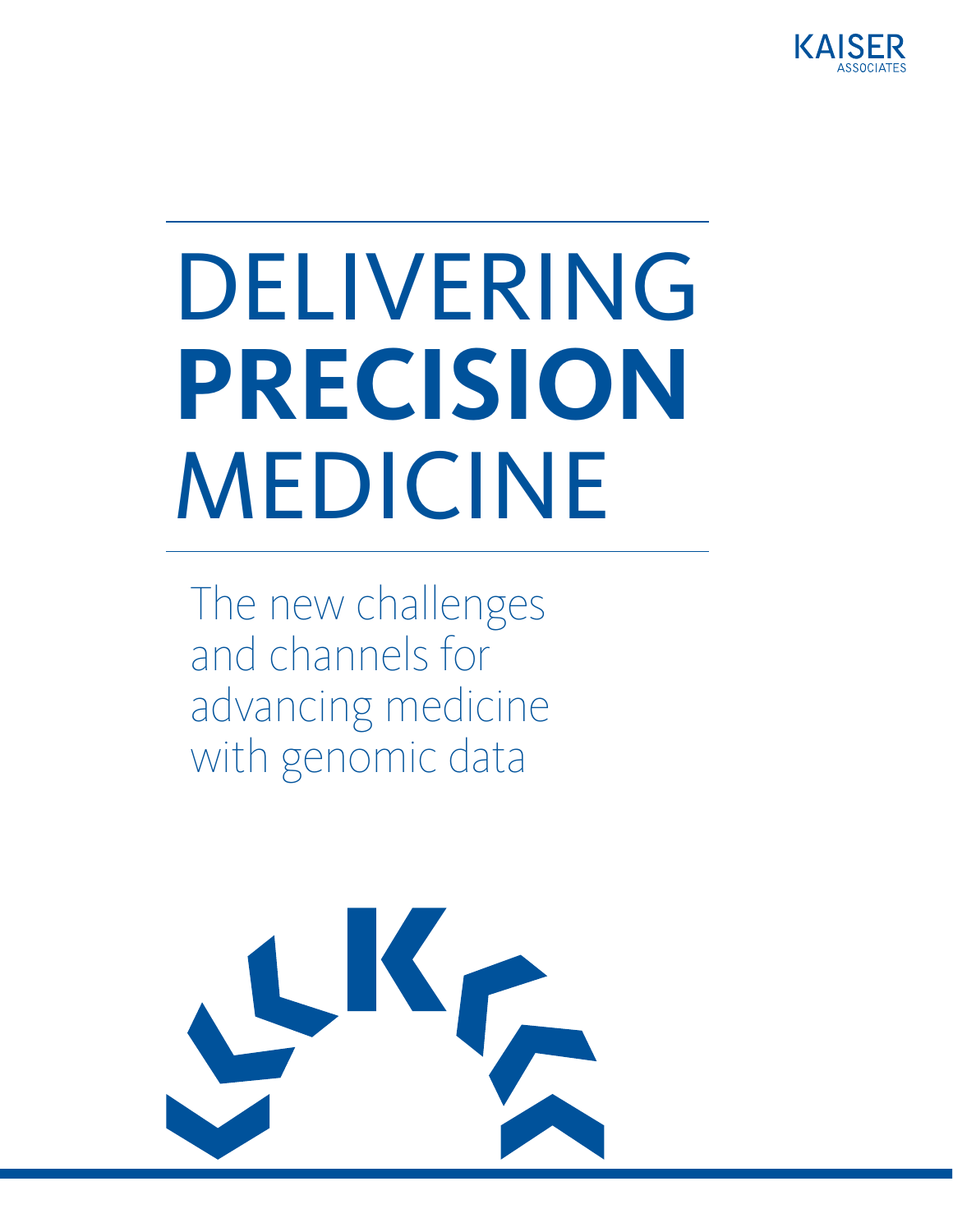# DELIVERING PRECISION MEDICINE INTRODUCTION

he rapid improvement of genetic sequencing technology has facilitated significant developments In our understanding of human health. Remarkably, the first human genome was sequenced in 2003<br>by the National Genome Research Institutional conclusions about genomic information

by the National Genome Research Institute, the Department of Energy, and their partners in the International Human Genome Sequencing Consortium, and cost \$2.7 billion dollars.<sup>1</sup> The cost and innovation curve on DNA sequencing is outpacing Moore's law<sup>2</sup> and creating an unprecedented amount of data that is not only profoundly personal, but also reshaping the way we approach healthcare. Insights from genomes have assisted in uncovering a number of acute genetic differences that can affect how different people respond to treatments, thereby progressing the ability to deliver personalized treatments for patients that best suited for their genetic makeup. By 2015, 13 personalized treatments were approved by the FDA, whereas none were approved in 2010.<sup>3</sup>

While these advancements have drastically impacted our understanding of medicine, they have also unlocked new needs from multiple stakeholders. Clinicians, Academics, and Pharmaceutical Researchers seek technology and data solutions to assist and enhance their ability to progress their work. In order to continue to investigate how genetic differences can impact the most effective treatments, it is important that researchers draw statistically significant

conclusions about genomic information. Building this kind of scale, increasing the speed at which analysis can be done and results delivered promises to unlock genomics potential as an important industry in our future economy and for our future personal health. This impetus for change provides significant opportunity for technical solutions which will lead to the future success of genomic research. The pinnacle of this opportunity and change is the development of the President's Precision Medicine Initiative and the Vice President's Cancer Moonshot, which seek to leverage public resources to advance medicine and includes initiatives to generate and collaborate on data. Vice President Biden addressed a meeting of the American Association for Cancer Research in April saying, "my job and commitment is to bring together all the human, financial, and knowledge resources we have in the world to seize this moment, to make decades worth of progress in five years."4 This paper will explore the barriers facing those medical professionals and researchers in rapidly advancing precision medicine, as well as the solutions they have sought to address those needs and to meet the expectations of initiatives like the Cancer Moonshot.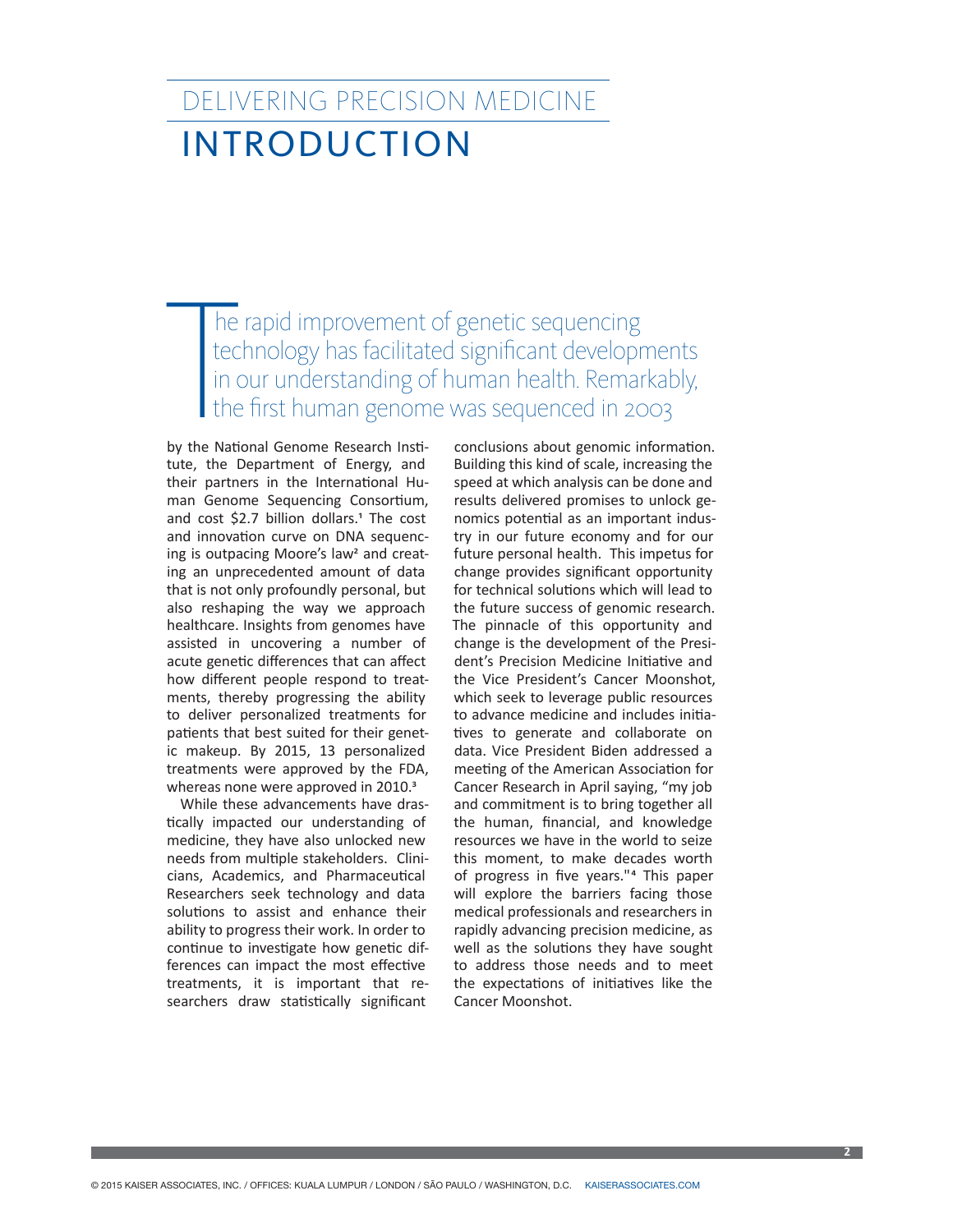## DELIVERING PRECISION MEDICINE BARRIERS





#### BARRIERS

Data capabilities for genomics are challenged today in three significant ways: The first is that not all genomic information is collected in the same way or with the same intention. By example, many studies are focused on a specific type of cancer and may sequence tissue samples from a tumor rather than conduct a whole genome sequence for the patient. The second is that data is often considered intellectual capital of organizations due to the insights locked within it. 75% of pharmaceutical researchers surveyed in a Kaiser Associates study who do not currently exchange any data stated that legal or security policies of their company would have to be changed in order to increase collaboration.<sup>5</sup> The third is that the cost of generating this type of data, while decreasing, is still significant. Not every institution can resource genomic testing, particularly because genetic testing, in most cases, is not yet reimbursable by health plans.

## **"The '\$1,000 genome' is a long-sought marker of advancement that the genetics industry has seen as 'a tipping point in the pace of genetic discovery.'"**

#### **–***Aaron Krol, BioITWorld 6*

The commonly reported \$1,000 figure, however, does not even begin to cover the costs of running, storing, and maintaining the system and its associated data. Therefore, only well-resourced organizations have the ability to develop internal databases.

Not every component of the data in these data siloes is being used in a competitive way. There are many opportunities in which researchers could work together for both personal and societal benefit, as demonstrated by the multiple partnerships that arise between public and private institutions.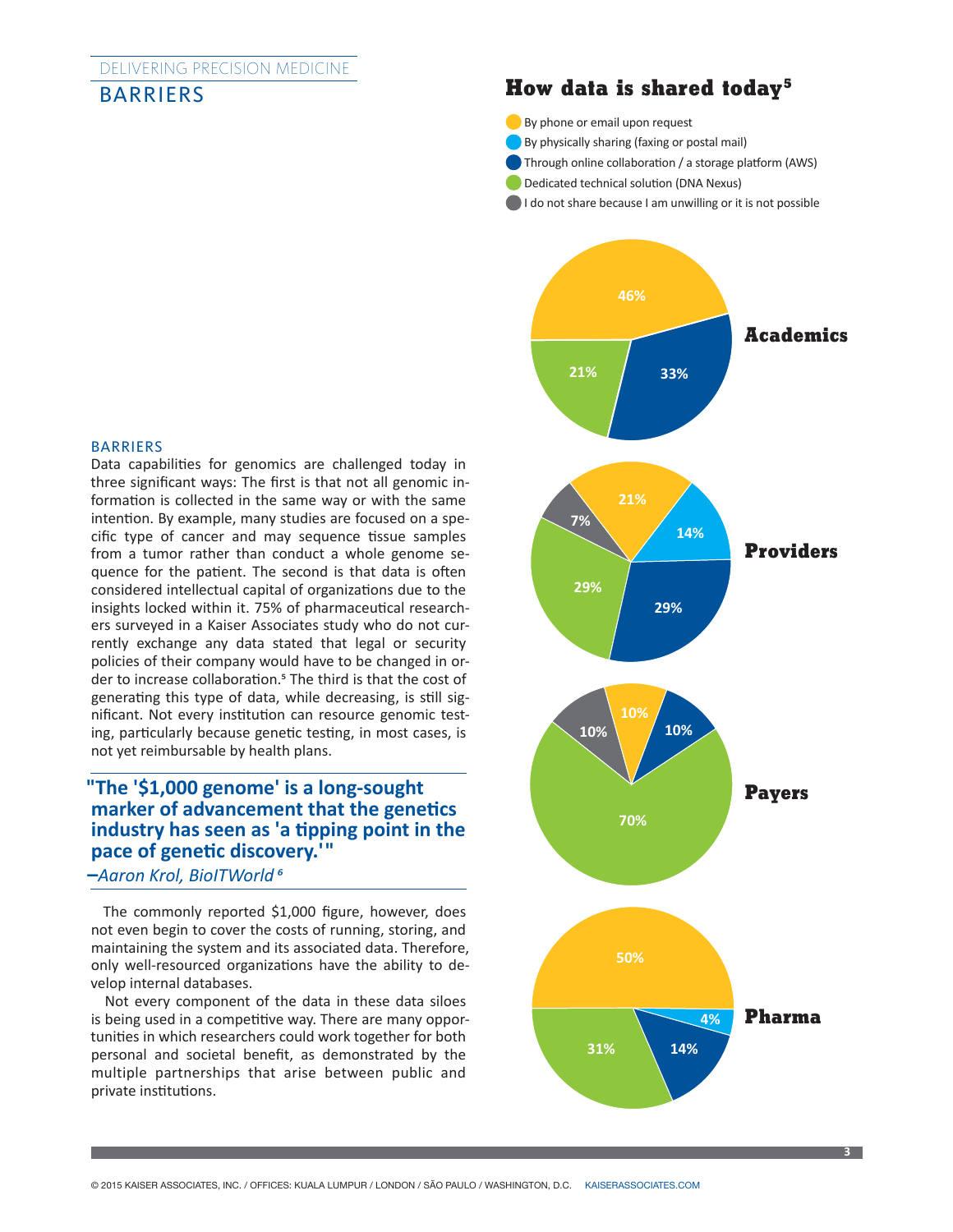## DELIVERING PRECISION MEDICINE BARRIERS

**"In an ideal world, [we'd be] without interests and politics, but the current system is very siloed. These silos make sense at points: In clinical applications in which there is managed care or integration with the insurer. In managing a complex case, however, there will be gaps that affect care."** 

*– Medical Director, Managed Care Organization*

This type of access to a greater sample size ranks among the top two reasons US Academics, Pharmaceutical Researchers and Clinicians are interested in sharing genomics information.5 Access to a greater sample is particularly important in the case of rare "orphan" diseases, given that there is a smaller universe of potential patients.

**"We run trials where we are targeting a small subset of lung cancer. These patients are very, very rare…there are so few patients in the field sometimes the trial is not feasible. Maybe a provider will see one patient in a lifetime that is like a certain patient."** 

#### *– Scientific Director, Top 10 Pharmaceutical Company*

Despite advancements in testing, without greater availability of data, researchers will have a difficult time drawing significant conclusions about any one genetic factor. Similarly, drug trials for rare diseases are often inhibited by a limited number of patients available to conduct a clinical trial on. Furthermore, genomic analysis has deepened scientific understanding about the heterogeneity of cancer tumors from patient to patient. This added accuracy actually poses a similar challenge in designing trials for more prevalent types of cancer by reducing the universe of viable patients. In these cases, greater access to data through data collaboration could serve to inform researchers about available cohorts and vice versa.

## **Degree of data sharing, and drivers for not sharing5**



#### **Reasons organizations do not share**

I am able to share data but choose not to

I am not able to share data

#### **Academics**

| 33%              |     | 67% |  |  |
|------------------|-----|-----|--|--|
| <b>Providers</b> |     |     |  |  |
| 100%             |     |     |  |  |
| <b>Payers</b>    |     |     |  |  |
| 20%              | 80% |     |  |  |
| Pharma           |     |     |  |  |
| 33%              |     | 67% |  |  |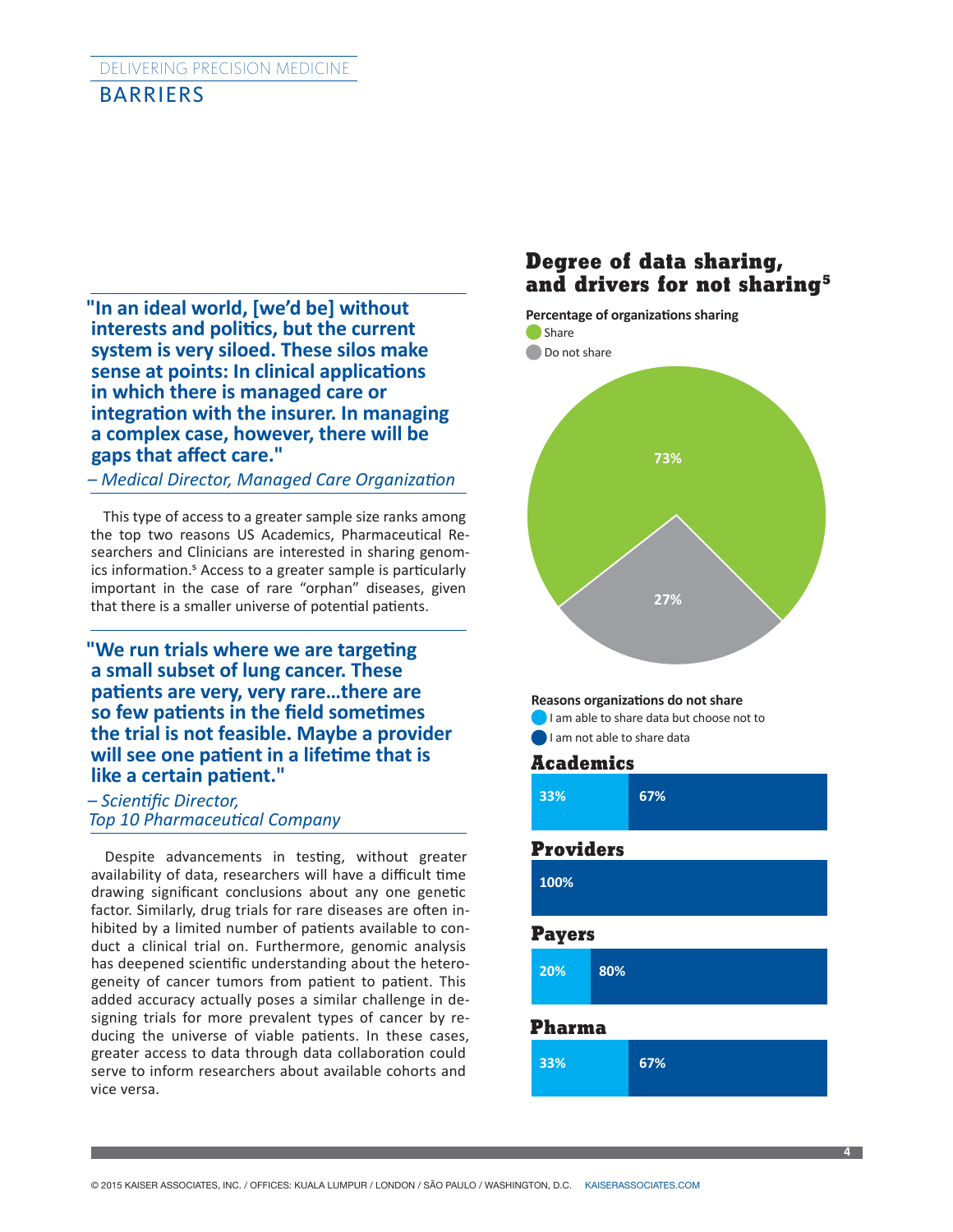## DELIVERING PRECISION MEDICINE BARRIERS

## **"Accuracy is more important…at the end of the day I don't want to deploy a team to investigate something that is wrong."**

*– VP R&D, Specialty Pharmaceutical Company*

In order to create the data environment necessary to meet these needs, the burden of handling the data needs to be eased. The critical factor is that genomic data sets are massive—each sequence generates gigabytes of data even after state-of-the-art compression. The National Cancer Institute (NCI) uncovered that if a research organization were to download and house the information in the Genomic Data Commons it would take 23 days to download and about \$2M dollars to store.8 To give perspective, the Genomic Data Commons will be comprised of over 2.5 petabytes of genomic information, which is estimated to be about 10% of genomic data currently unconnected and stored in disparate locations.9 10 Transferring these files to alternative databases not only creates inefficiency, but also potential security problems depending on how the information is shared. Currently, information is shared in a variety of inefficient and non-scalable ways: 46% of academics and 50% of pharmaceutical researchers identify phone or email as their primary method for sharing genomic data. The need for effective solutions is compounded by the same researchers (56% of clinicians, 41% of academics, and 40% of pharmaceutical researchers) indicating that data security is a significant problem with their current data sharing tools.

**"No matter how big the collaboration, when someone else wants to query, they will be limited to an extremely specific question legally. Exploratory queries are much more difficult. More contracting that is difficult, much more complex because of privacy concerns."** 

*—Medical Director, Top 10 Pharmaceutical Company*

## **Reasons organizations are unable or unwilling to share data5**

**Reasons organizations are unable to share** Purchase additional hardware or software Reformat or establish a database

Adjust legal or security policies

Hire additional IT staff

## **Academics**

| 20%              | 20% | 40% | 20% |  |
|------------------|-----|-----|-----|--|
| <b>Providers</b> |     |     |     |  |
| 25%              | 19% | 38% | 19% |  |
| <b>Payers</b>    |     |     |     |  |
| 29%              | 57% |     | 14% |  |
| <b>Pharma</b>    |     |     |     |  |
| 25%              | 75% |     |     |  |

#### **Reasons organizations are unwilling to share**

**• Formatting data is too time consuming** 

Sharing data compromises security or intellectual property

Sharing data externally compromises patient privacy

The legal requirements of my organization are too great

## **Academics**

**100%**

## **Providers**

| 38% | 25% | 38% |
|-----|-----|-----|
|     |     |     |

#### **Payers**

| 33% | 33% | 33% |
|-----|-----|-----|
|     |     |     |

#### **Pharma**

| 67% | 33% |
|-----|-----|
|     |     |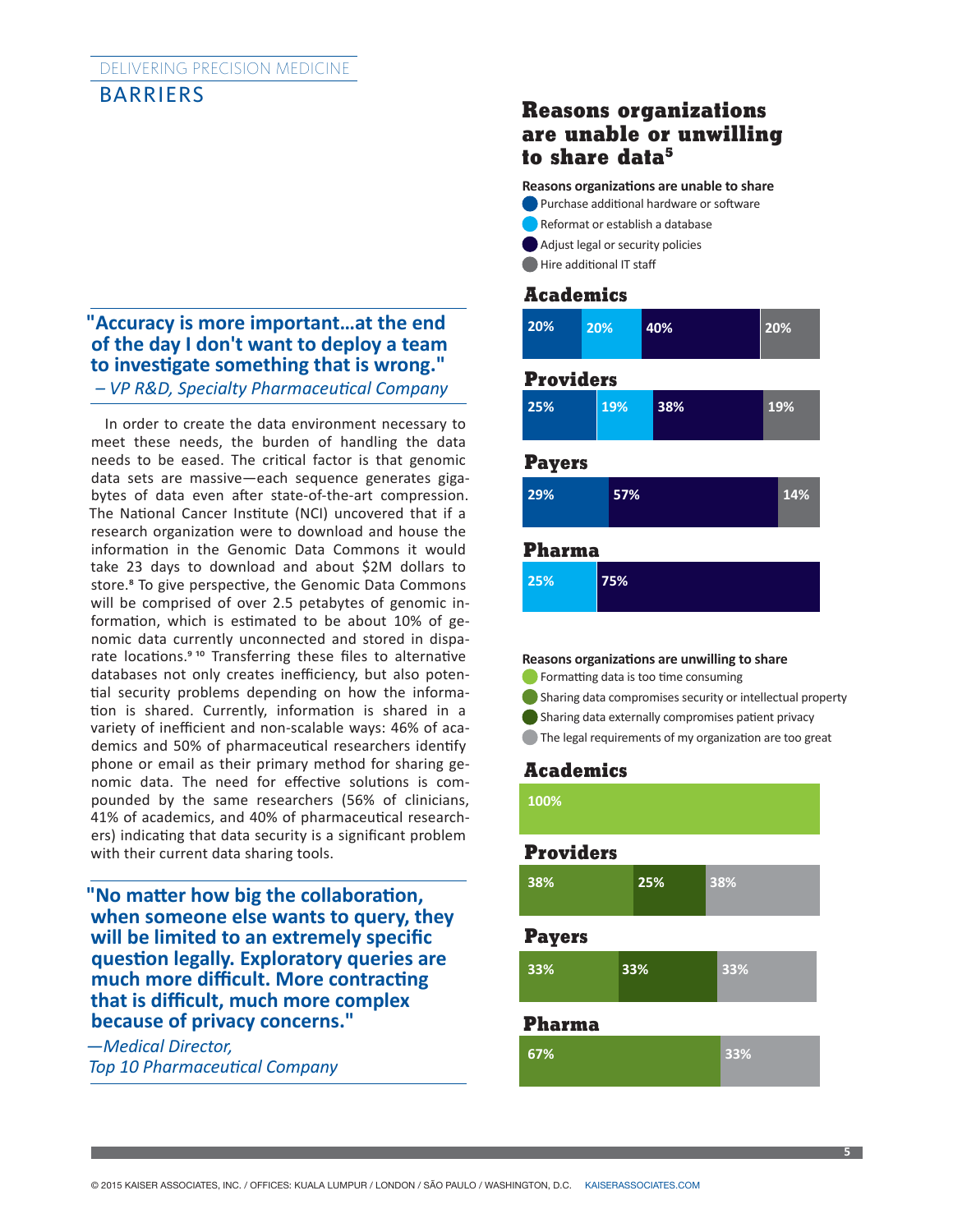## DELIVERING PRECISION MEDICINE EMERGING SOLUTIONS

Finally, these barriers also inhibit the development of effective solutions for Clinical Decision Support (CDS) which will enable the real-time application of genomic information to improve patient health. As analytics and electronic medical record systems improve, Clinical Decision Support is becoming an increasingly powerful tool for clinicians as it can provide guidance on a number of factors including patient history, drug interactions, and even treatment plan. Some current CDS systems incorporate a number of diagnostic tests based on genomic information and can assist doctors in determining the course of treatment based on the results of the tests. However, as costs come down, it will become more economically viable to sequence the patient's entire genome rather than conduct diagnostics. The analysis involved is a complicated process, however, and most clinicians in a recent Kaiser Associates study indicated they are very interested in utilizing these results.<sup>5</sup> By integrating and analyzing existing data sources like Electronic Medical Records with Whole Genome Sequences, clinically actionable insights are far more likely to be developed. The integration of patient information and genomic data, however, will assist in discovering patterns in treatment that can serve as evidence for new standards of care and support the everyday utility of genomics in a clinical setting.

#### EMERGING SOLUTIONS

In an effort to overcome these barriers, a number of solutions are beginning to emerge. Adoption of the solutions will be driven by their ability to deliver greater statistical power through an increased sample size but also have the ability to assist in reducing the analytical burden of massive genomic data sets. Broadly speaking, there are two major arenas for innovation and solutions-building: coordination through alliances and technical solution development. Alliances present the most immediate solutions, given that they generally fit within the frameworks that have been historically employed. However, some technical solutions are offering radically different approaches to solving these challenges.

The American Association of Cancer Research's GENIE Project, the ORIEN Alliance, American Society for Clinical Oncology's CancerLinQ, and the Pistoia Alliance in the European Union rank among the most notable alliances, and each uniquely enables access to larger data sets. By example, the GENIE project combines seven phase one projects into a single registry. Participants include academic medical centers from four countries. The genomic information included cov-

## **Types of data shared, by stakeholder group5**



#### **Clinical**

| 20% |  |
|-----|--|
| 78% |  |
| 88% |  |
| 67% |  |

#### **Anonymized Patient**



## **14%**

| ---------     |  |
|---------------|--|
| 40%           |  |
| V.<br>-1<br>м |  |

| 38% |  |
|-----|--|
| 10% |  |

## **Epidemiology**

| Trail Coho |  |
|------------|--|
| 29%        |  |
| 13%        |  |
| 22%        |  |
| 10%        |  |

#### **Trail Cohort 5%**

| 22% |  |
|-----|--|
|     |  |
|     |  |

**Other 10% 11%**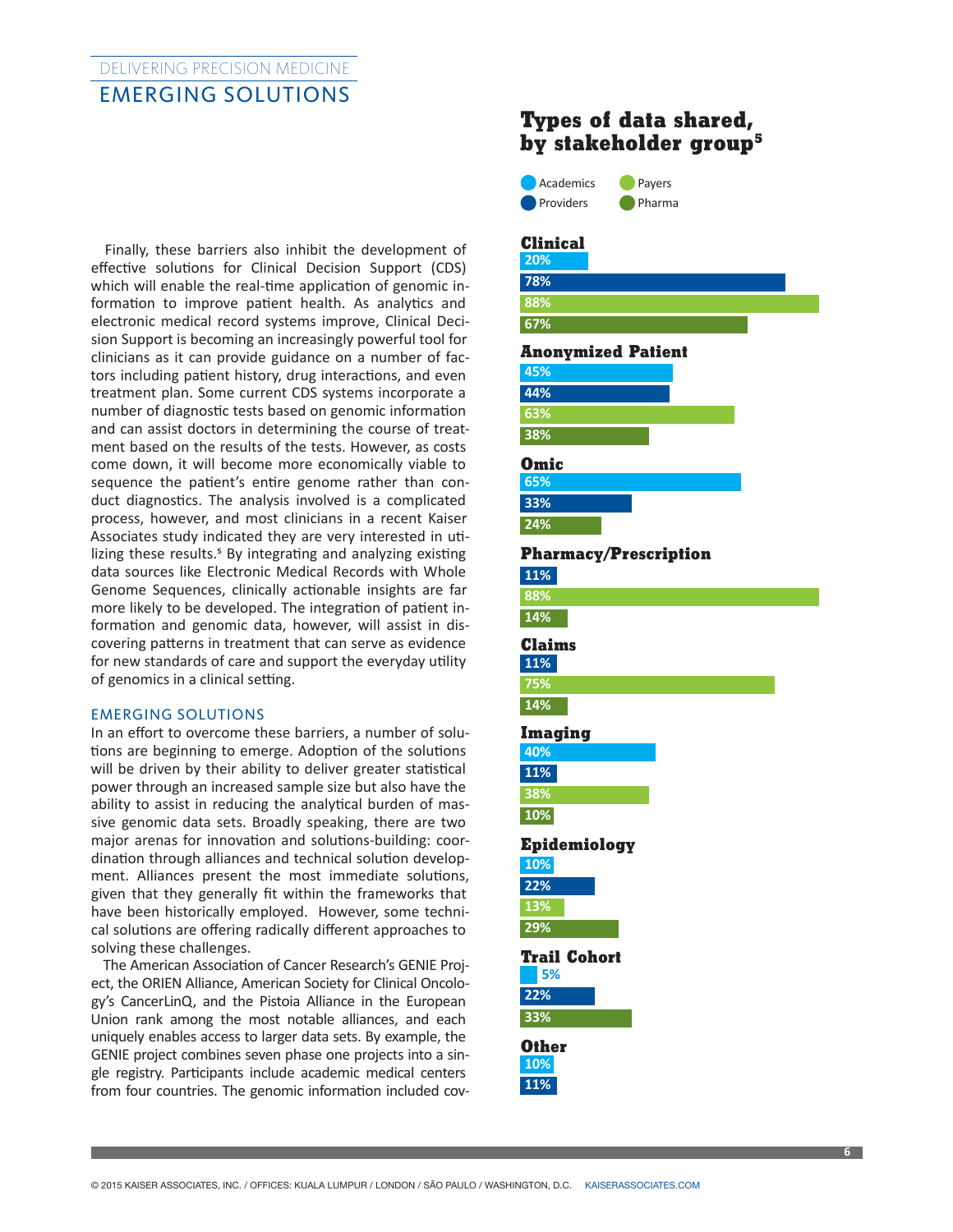## DELIVERING PRECISION MEDICINE EMERGING SOLUTIONS

ers multiple cancer types, including rare cancers, and is accessible for researchers to conduct in depth analyses.12 While this project makes important progress, researchers would still benefit from having access to data outside of a limited number of clinical trials to incorporate other samples from past research projects within large medical organizations.

Alliances are often limited to one type of stakeholder group, such as Academic Medical Centers or Pharmaceutical companies. There is significant opportunity to improve data access for a diverse sets of stakeholders at the same time. This is what many Technical solutions are seeking to accomplish, and meeting the needs of such a diverse set of stakeholders is a monumental task. In reaction, Healthcare IT and analytics providers are taking an equally diverse set of approaches to generating solutions. By example, Google and Microsoft have developed Cloud Storage options with computing, analytical, and sharing offerings. IBM's Watson, ADAM (a Hadoop platform), and Intel's Collaborative Cancer Cloud (CCC) have taken alternative approaches to enabling data access and analytics. Intel's CCC takes a different spin on the cloud that enables collaboration without requiring data to leave the data owner's data center. CCC is enabled by technology that supports secure collaboration by querying across multiple sites facilitated by a central execution engine. These queries return rapid results through Intel's GenomicsDB technology that have the capability to accelerate this analysis process 11x.

**"The time it now takes to perform the variant discovery process went from eight days to 18 hours, however, that's with 100 whole genomes. We routinely process projects with thousands of samples, so that speedup itself is truly transformative. We recently needed to abandon our attempt to run variant discovery on an eight thousand sample project because we estimated it would take 90 days without GenomicsDB. With GenomicsDB, however, it should take under a week. This means we can say 'yes' to our researchers far more often, on far more ambitious projects."** 

*– Eric Banks, Senior Director of Data Sciences and Data Engineering at Broad13*

## **Challenges with current data sharing approaches, by stakeholder group5**



**Interoperability with EMR**

| 18% |  |
|-----|--|
| 63% |  |
| 15% |  |

**30%**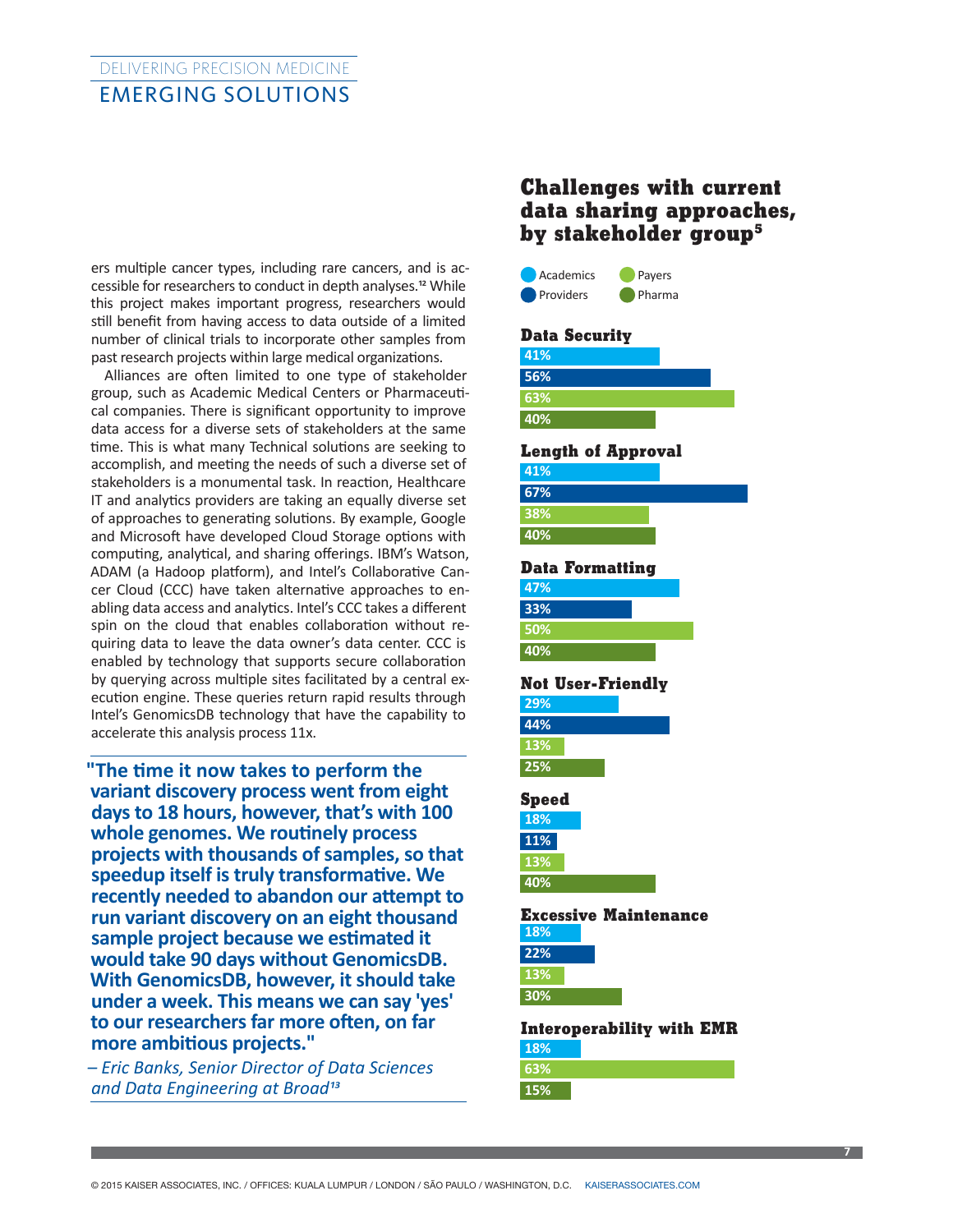## DELIVERING PRECISION MEDICINE EMERGING SOLUTIONS

Solutions like Intel's CCC have the opportunity to solve many of the needs emerging in the advancement of genomic research and personalized medicine.

**"The ability to process a lot of data from many patients to figure out who has the markers for a certain drug would be good [because it would] expedite the whole process. This is important for some of these cancers like acute leukemia, [where] you need to treat that patient immediately. Hours matter when the blood stream is getting blocked off. You need to get the right drug in immediately."**

*– Surgeon & Department Chair, Top Tier Academic Medical Center*

Access to greater amounts of data through secure channels will enable new technical solutions to meet the needs of a diverse set of stakeholders. If met, these solutions have the ability to facilitate the capture of a tremendous business opportunity, and a great change in the way that healthcare is delivered.

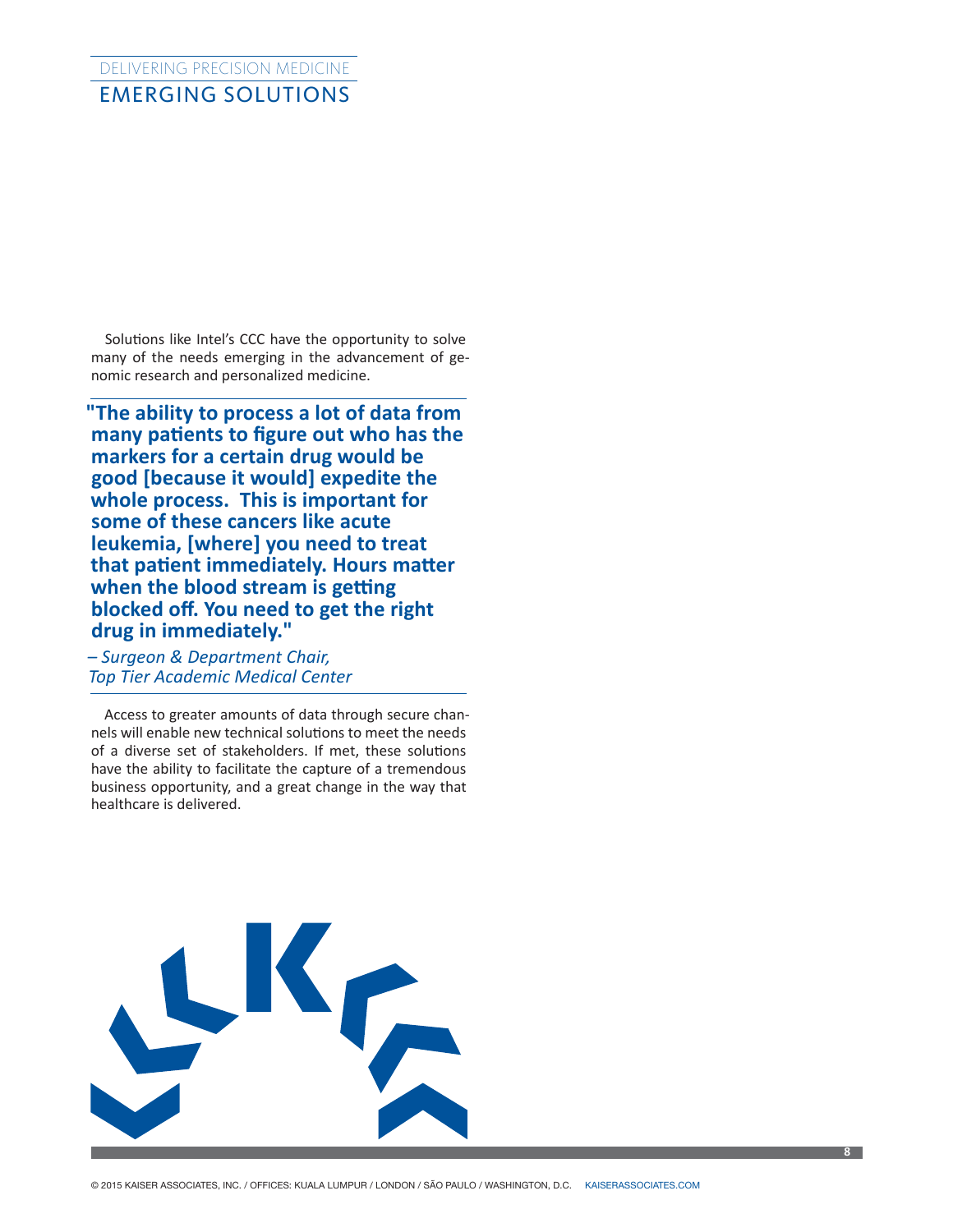# DELIVERING PRECISION MEDICINE METHODOLOGY

Kaiser Associates' research methodology for this white paper focused on current practices, future state, pain points, adoption drivers, and barriers. In addition to a comprehensive literature review, Kaiser conducted 30 in-depth interviews and a 76-respondent online study with senior / executive representatives from four stakeholder groups – Academics, Pharmaceutical Researchers, Payers, and Clinicians.

This study was sponsored by Intel Corporation.

#### **SOURCES**

- <sup>1</sup> Human Genome Project. The Human Genome **Project Completion: Frequently Asked Questions**  Available at: [https://www.genome.](https://www.genome.gov/11006943/human-genome-project-completion-frequently-asked-questions) [gov/11006943/human-genome-project-comple](https://www.genome.gov/11006943/human-genome-project-completion-frequently-asked-questions)[tion-frequently-asked-questions.](https://www.genome.gov/11006943/human-genome-project-completion-frequently-asked-questions)  *Accessed July 8, 2016.*
- ² **Wetterstrand KA. DNA Sequencing Costs: Data from the NHGRI Genome Sequencing Program (GSP)**  Available at: [www.genome.gov/sequencingcostsdata.](http://www.genome.gov/sequencingcostsdata) *Accessed July 8, 2016.*
- ³ **Pritchard D. Seizing Momentum: Reflecting on the 'Year of Personalized Medicine'**  Available at: [http://www.personalizedmedicine](http://www.personalizedmedicine coalition.org/Userfiles/PMC-Corporate/file/Personalized-Medicine-in-Brief1.pdf) [coalition.org/Userfiles/PMC-Corporate/file/](http://www.personalizedmedicine coalition.org/Userfiles/PMC-Corporate/file/Personalized-Medicine-in-Brief1.pdf) [Personalized-Medicine-in-Brief1.pdf.](http://www.personalizedmedicine coalition.org/Userfiles/PMC-Corporate/file/Personalized-Medicine-in-Brief1.pdf) *Accessed July 8, 2016.*
- ⁴ **Lowy DR. A Shared Commitment for Accelerating Progress with the Cancer Moonshot** Available at: [http://www.cancer.gov/news](http://www.cancer.gov/news-events/cancer-currents-blog/2016/moonshot-biden-aacr)[events/cancer-currents-blog/2016/moonshot](http://www.cancer.gov/news-events/cancer-currents-blog/2016/moonshot-biden-aacr)[biden-aacr.](http://www.cancer.gov/news-events/cancer-currents-blog/2016/moonshot-biden-aacr) *Accessed July 8, 2016.*
- ⁵ **Kaiser Associates Study**
- ⁶ **Krol A. What You Need to Know About Illumina's New Sequencers.** Available at: [http://www.bio-itworld.com/BioIT\\_](http://www.bio-itworld.com/BioIT_Article.aspx?id=133900) [Article.aspx?id=133900](http://www.bio-itworld.com/BioIT_Article.aspx?id=133900). *Accessed July 8, 2016.*

⁸ **Davidsen T. National Cancer Institutes: NCI Cancer Genomics Cloud Pilots (and Genomic Data Commons).**  Available at: [https://www.genome.gov/multime](https://www.genome.gov/multimedia/slides/tcga4/23_davidsen.pdf)[dia/slides/tcga4/23\\_davidsen.pdf.](https://www.genome.gov/multimedia/slides/tcga4/23_davidsen.pdf)

*Accessed July 8, 2016.*

- **⁹ Davidsen T. National Cancer Institutes: NCI Cancer Genomics Cloud Pilots (and Genomic Data Commons).** Available at: [https://www.genome.gov/multimedia/](https://www.genome.gov/multimedia/slides/tcga4/23_davidsen.pdf) [slides/tcga4/23\\_davidsen.pdf.](https://www.genome.gov/multimedia/slides/tcga4/23_davidsen.pdf) *Accessed July 8, 2016.*
- **¹⁰ Gebelhoff R. Sequencing the genome creates so much data we don't know what to do with it.** Available at: [https://www.washingtonpost.com/](https://www.washingtonpost.com/news/speaking-of-science/wp/2015/07/07/sequencing-the-genome-creates-so-much-data-we-dont-know-what-to-do-with-it) [news/speaking-of-science/wp/2015/07/07/](https://www.washingtonpost.com/news/speaking-of-science/wp/2015/07/07/sequencing-the-genome-creates-so-much-data-we-dont-know-what-to-do-with-it) [sequencing-the-genome-creates-so-much-data](https://www.washingtonpost.com/news/speaking-of-science/wp/2015/07/07/sequencing-the-genome-creates-so-much-data-we-dont-know-what-to-do-with-it)[we-dont-know-what-to-do-with-it](https://www.washingtonpost.com/news/speaking-of-science/wp/2015/07/07/sequencing-the-genome-creates-so-much-data-we-dont-know-what-to-do-with-it). *Accessed July 8, 2016.*
- <sup>12</sup> American Association for Cancer Research. **Project GENIE Infographic.** Available at: [http://www.aacr.org/Documents/](http://www.aacr.org/Documents/GENIE_InfoGraph.pdf) [GENIE\\_InfoGraph.pdf.](http://www.aacr.org/Documents/GENIE_InfoGraph.pdf) *Accessed July 8, 2016.*
- <sup>13</sup> Broad Institute. Broad Institute, Intel work **together to develop tools to accelerate biomedical research.** Available at: [http://genomicinfo.broadinstitute.](http://genomicinfo.broadinstitute.org/acton/media/13431/broad-intel-collaboration) [org/acton/media/13431/broad-intel-collaboration](http://genomicinfo.broadinstitute.org/acton/media/13431/broad-intel-collaboration). *Accessed July 8, 2016.*